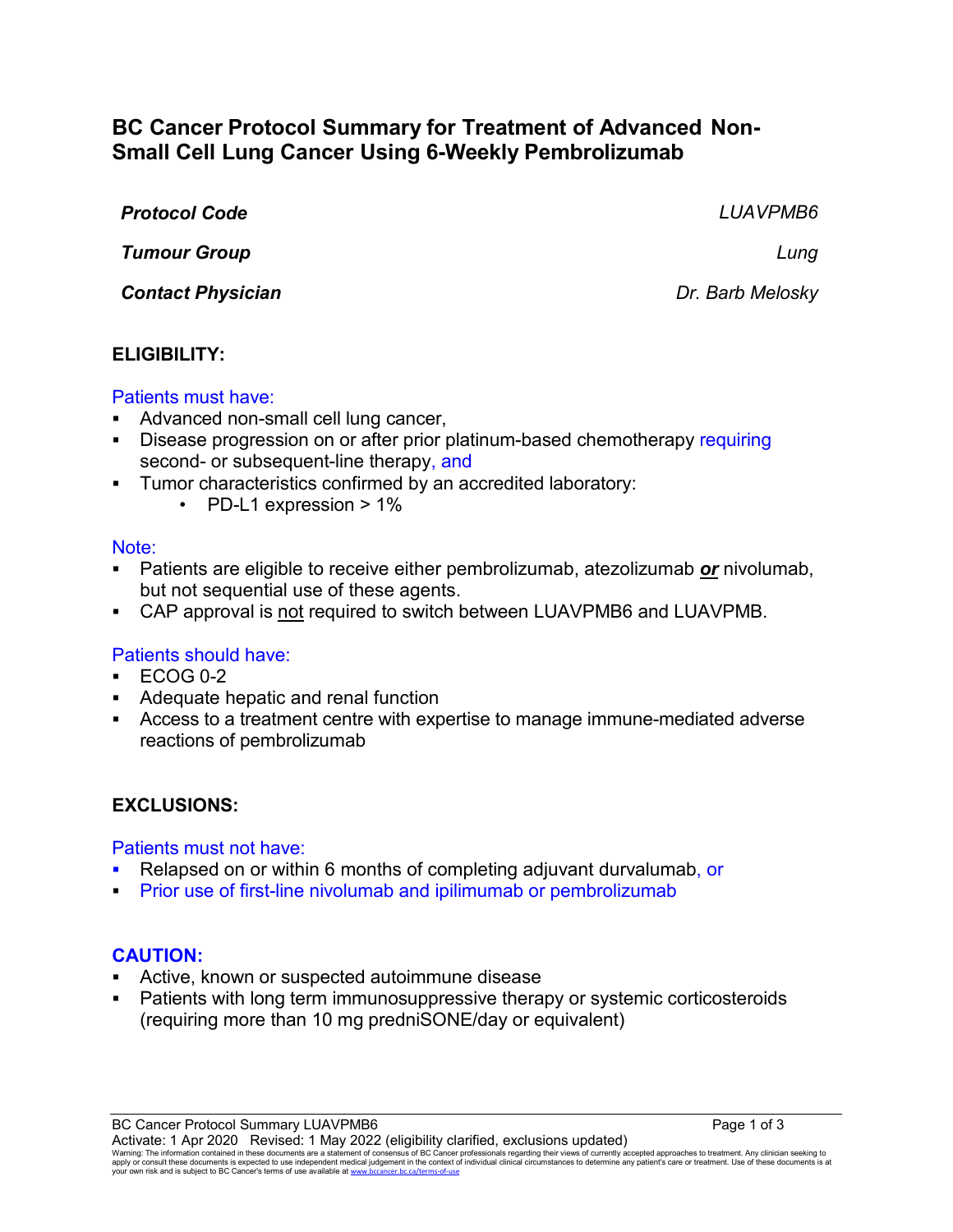### **TESTS:**

- Baseline: CBC & differential, platelets, creatinine, alkaline phosphatase, ALT, total bilirubin, LDH, sodium, potassium, TSH, morning serum cortisol, chest x-ray C-reactive protein and albumin (optional, and results do not have to be available to proceed with first treatment)
- Before each treatment: CBC & differential, platelets, creatinine, alkaline phosphatase, ALT, total bilirubin, LDH, sodium, potassium, TSH
- If clinically indicated: chest x-ray, morning serum cortisol, lipase, glucose, serum or urine HCG (required for women of child bearing potential if pregnancy suspected), free T3 and free T4, serum ACTH levels, testosterone, estradiol, FSH, LH, ECG
- Weekly telephone nursing assessment for signs and symptoms of side effects while on treatment (Optional).

# **PREMEDICATIONS:**

- Antiemetics are not usually required
- If required, antiemetic protocol for low emetogenicity (see SCNAUSEA)
- If prior infusion reactions to pembrolizumab: diphenhydrAMINE 50 mg PO, acetaminophen 325 to 975 mg PO, and hydrocortisone 25 mg IV 30 minutes prior to treatment

# **TREATMENT:**

| Drug          | <b>Dose</b>                 | <b>BC Cancer Administration Guideline</b>                           |
|---------------|-----------------------------|---------------------------------------------------------------------|
| pembrolizumab | 4 mg/kg<br>(maximum 400 mg) | IV in 50 mL NS over 30 minutes<br>using a 0.2 micron in-line filter |

 Repeat every **6 weeks** until disease progression, unacceptable toxicity, or a maximum of 2 years of treatment (including doses given as ULUAVPMB)

# **DOSE MODIFICATIONS:**

No specific dose modifications. Toxicity managed by treatment delay and other measures (see [SCIMMUNE](http://www.bccancer.bc.ca/chemotherapy-protocols-site/Documents/Supportive%20Care/SCIMMUNE_Protocol.pdf) protocol for management of immune-mediated adverse reactions to checkpoint inhibitors immunotherapy,

http://www.bccancer.bc.ca/chemotherapy-protocolssite/Documents/Supportive%20Care/SCIMMUNE\_Protocol.pdf).

# **PRECAUTIONS:**

**1. Serious immune-mediated reactions**: can be severe to fatal and usually occur during the treatment course, but may develop months after discontinuation of therapy. They may include enterocolitis, intestinal perforation or hemorrhage, hepatitis, dermatitis, neuropathy, endocrinopathy, pneumonitis, as well as toxicities

BC Cancer Protocol Summary LUAVPMB6 **Page 2 of 3** Page 2 of 3 Activate: 1 Apr 2020 Revised: 1 May 2022 (eligibility clarified, exclusions updated) Warning: The information contained in these documents are a statement of consensus of BC Cancer professionals regarding their views of currently accepted approaches to treatment. Any clinician seeking to<br>apply or consult t